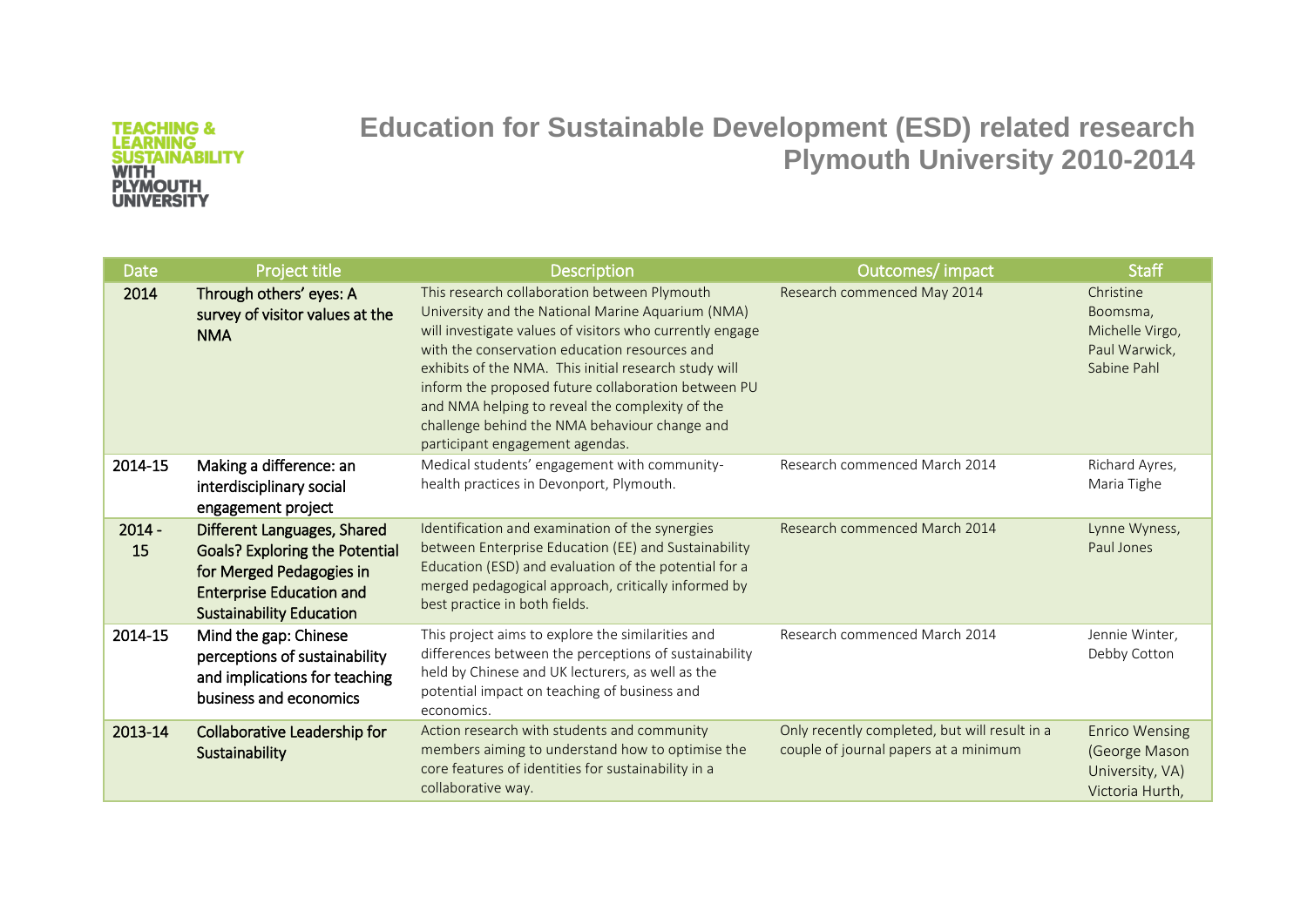|         |                                                                                                                                       |                                                                                                                                                                                                                                                                                                                                                                                                                                                                                                                                                                                                                                                                                           |                                                                                                                                                                                                                                                                                                                                                                                                                                                                                                                                                                                                                                                                                                                                                 | Michelle Virgo                                           |
|---------|---------------------------------------------------------------------------------------------------------------------------------------|-------------------------------------------------------------------------------------------------------------------------------------------------------------------------------------------------------------------------------------------------------------------------------------------------------------------------------------------------------------------------------------------------------------------------------------------------------------------------------------------------------------------------------------------------------------------------------------------------------------------------------------------------------------------------------------------|-------------------------------------------------------------------------------------------------------------------------------------------------------------------------------------------------------------------------------------------------------------------------------------------------------------------------------------------------------------------------------------------------------------------------------------------------------------------------------------------------------------------------------------------------------------------------------------------------------------------------------------------------------------------------------------------------------------------------------------------------|----------------------------------------------------------|
| 2013    | Review of teaching practice<br>and content for sustainability<br>across the Tourism &<br>Hospitality curriculum                       | The findings demonstrate that a lot of activity is<br>already underway across the School especially in some<br>programmes but there is scope to co-ordinate activity<br>better, improve content, enhance practical skills, and<br>embed and integrate further into present teaching<br>practice.                                                                                                                                                                                                                                                                                                                                                                                          | Final report to Head of School. Academic<br>paper to follow.                                                                                                                                                                                                                                                                                                                                                                                                                                                                                                                                                                                                                                                                                    | Emma Whittlesea,<br>Sheela Agarwal                       |
| 2013-14 | Students' and staff<br>experiences of a new<br>business module BUS 229<br>(Shaping the future: creating<br>sustainable organisations) | Participatory research that aims to engage students<br>more actively in the module evaluation process, to<br>support staff to refine, improve, and celebrate their<br>practice, to provide material for a sustainability<br>education case study, and to deepen the evidence<br>base for ESD-activity in Plymouth University.                                                                                                                                                                                                                                                                                                                                                             | Ongoing research due to finish July 2014                                                                                                                                                                                                                                                                                                                                                                                                                                                                                                                                                                                                                                                                                                        | Paul Warwick,<br>Lynne Wyness                            |
| 2012-   | Win Win: Saving Cost and<br>Carbon - Sustainable Waste<br>Management in Healthcare                                                    | A programme of research which will lead to an<br>understanding of current practices and the pressures<br>associated with sustainable management of waste.<br>Based on data from interviews with staff involved in<br>healthcare waste management, a whole systems<br>pathway has been developed, which identifies key<br>drivers and trigger points for change interventions.<br>Ongoing survey of nurses' attitudes to sustainability<br>(200+ responses to date). Survey has been translated<br>into Spanish and German and responses collected from<br>colleagues in nursing schools at Jaen(Spain) and<br>Esslingen (Germany) and will be given to nurses in<br>Maastricht (Holland). | Research ongoing. Outcomes to date:<br>Sustainability skills information embedded<br>into nursing undergraduate and curricula and<br>these sessions have evaluated extremely well.<br>Presented to European CleanMed Conference,<br>Nurse Education Today, School of Nursing,<br>Worcester University.<br>Observation of nursing skills sessions<br>embedded into 3D Design curricula leading to<br>design of a range of sustainability products<br>and a teaching pack.<br>Curriculum mapped for UG and PG students to<br>see where and how sustainability is and can<br>be introduced.<br>ISSR New Horizons Report available:<br>https://www1.plymouth.ac.uk/research/issr/D<br>ocuments/Win%20Win%20-<br>%20Saving%20Cost%20and%20Carbon.pdf | Janet Richardson<br>(lead), Jane Grose                   |
| 2012-13 | 'Stepping Out': Enabling<br><b>Community Access to Green</b><br>Space through Inter-<br>disciplinary Practice Learning                | This paper presents a small-scale action research study<br>of public health nursing and social work students'<br>practice-based learning. The study aimed to identify<br>collaborative opportunities to improve access to green<br>space for community residents in Plymouth, in the                                                                                                                                                                                                                                                                                                                                                                                                      | Tighe, M., Whiteford, A. & Richardson, J.<br>(2013). 'Stepping Out': Enabling Community<br>Access to Green Space through Inter-<br>disciplinary Practice Learning in Plymouth, UK.<br>International Journal of Practice-based                                                                                                                                                                                                                                                                                                                                                                                                                                                                                                                   | Maria Tighe,<br>Andrew<br>Whiteford, Janet<br>Richardson |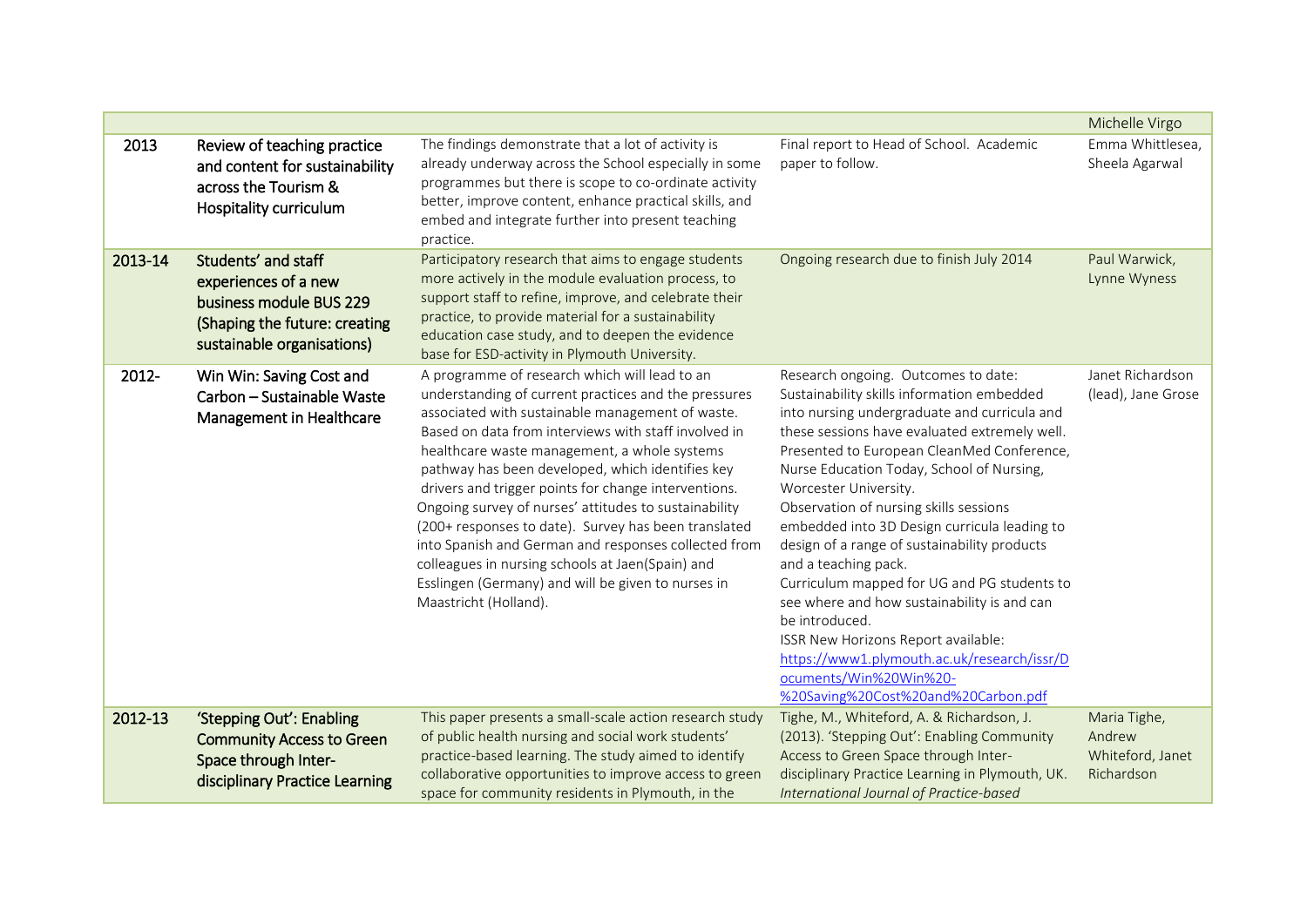|         | in Plymouth                                                                                                             | United Kingdom (UK). The student experience was<br>nested within 'Stepping Stones to Nature' (SS2N), a<br>city-wide initiative enabling local residents' access to<br>green space. A local health impact assessment (HIA)<br>provided an over-arching partnership framework. The<br>pedagogical aim was for students to learn and work<br>together to make a real contribution to people's lives. | Learning in Health and Social Care, 1(2), 8-22.<br>http://journals.heacademy.ac.uk/doi/abs/10.1<br>1120/pblh.2013.00013                                                                                                                                                                                                                                                                                                                                                                                                                                                                                                                                                                                                                      |                                                                                                                           |
|---------|-------------------------------------------------------------------------------------------------------------------------|---------------------------------------------------------------------------------------------------------------------------------------------------------------------------------------------------------------------------------------------------------------------------------------------------------------------------------------------------------------------------------------------------|----------------------------------------------------------------------------------------------------------------------------------------------------------------------------------------------------------------------------------------------------------------------------------------------------------------------------------------------------------------------------------------------------------------------------------------------------------------------------------------------------------------------------------------------------------------------------------------------------------------------------------------------------------------------------------------------------------------------------------------------|---------------------------------------------------------------------------------------------------------------------------|
| 2012-13 | Using On-line Role Play to<br><b>Promote Soft Skills</b><br>Development for Social<br>Enterprise (Leonardo TOI<br>Fund) | The S-Cube project sought to spread the use of on-line<br>role play for providing a training experience to<br>enhance the soft skills of individuals working within<br>social enterprise settings. The project involved the<br>use of a state-of-the-art e-learning approach to<br>enhance 'learning by doing' practice for soft skills<br>training.                                              | O'Byrne, D. & Moizer, J. (Eds.) (2014) S-Cube<br>Project (S3): Training Soft Skills In Social<br>Enterprises Using Virtual Environments for<br>Role Play. University of Plymouth Press:<br>Plymouth [e-book].<br>O'Byrne, D., Lean, J., Moizer, J., Walsh, P.,<br>Dell'Aquila, E. and Friedrich, R. (forthcoming)<br>'Social Enterprise in the European Union: A<br>Review of Policy' Social & Public Policy Review.<br>Moizer, J. (2013) 'Soft Skills Development in<br>Social Enterprises: An Online Role Play<br>Simulation Approach.' Keynote presentation at<br>the Block Magic Project, Rome, Italy                                                                                                                                    | Jonathan Moizer,<br>Jonathan Lean,<br>Elena Dell'Aquila<br>(with Cork<br>Institute of<br>Technology &<br>GePros, Germany) |
| 2007-13 | <b>Embedding ESD in Further</b><br><b>Education Initial Teacher</b><br>Education                                        | I led a co-operative inquiry research project to embed<br>ESD into our PGCE/Cert Ed programmes for the<br>Further Education Sector. I have recently carried out<br>research to explore the influence of this on our<br>student teachers and colleagues both professionally<br>and personally.                                                                                                     | Summers D. (2013) Education for Sustainable<br>Development in Initial Teacher Education:<br>From Compliance to Commitment - Sowing<br>the Seeds of Change. Journal of Education for<br>Sustainable Development. 7:2, pp. 205-222<br>Summers D. and Turner R. (2011) 'Outside the<br>green box: embedding Education for<br>Sustainable Development through co-<br>operative inquiry.' Educational Action<br>Research Journal, 19:4, pp. 453-468.<br>Summers D. (2010) 'Embedding Education for<br>Sustainable Development in Initial Teacher<br>Training in the Lifelong Learning Sector.'<br>Teaching in Lifelong Learning, Vol 2 (1), 35-46.<br>Martin K., Summers D. and Sjerps-Jones H.<br>(2007) 'Sustainability and teacher education.' | <b>Denise Summers</b>                                                                                                     |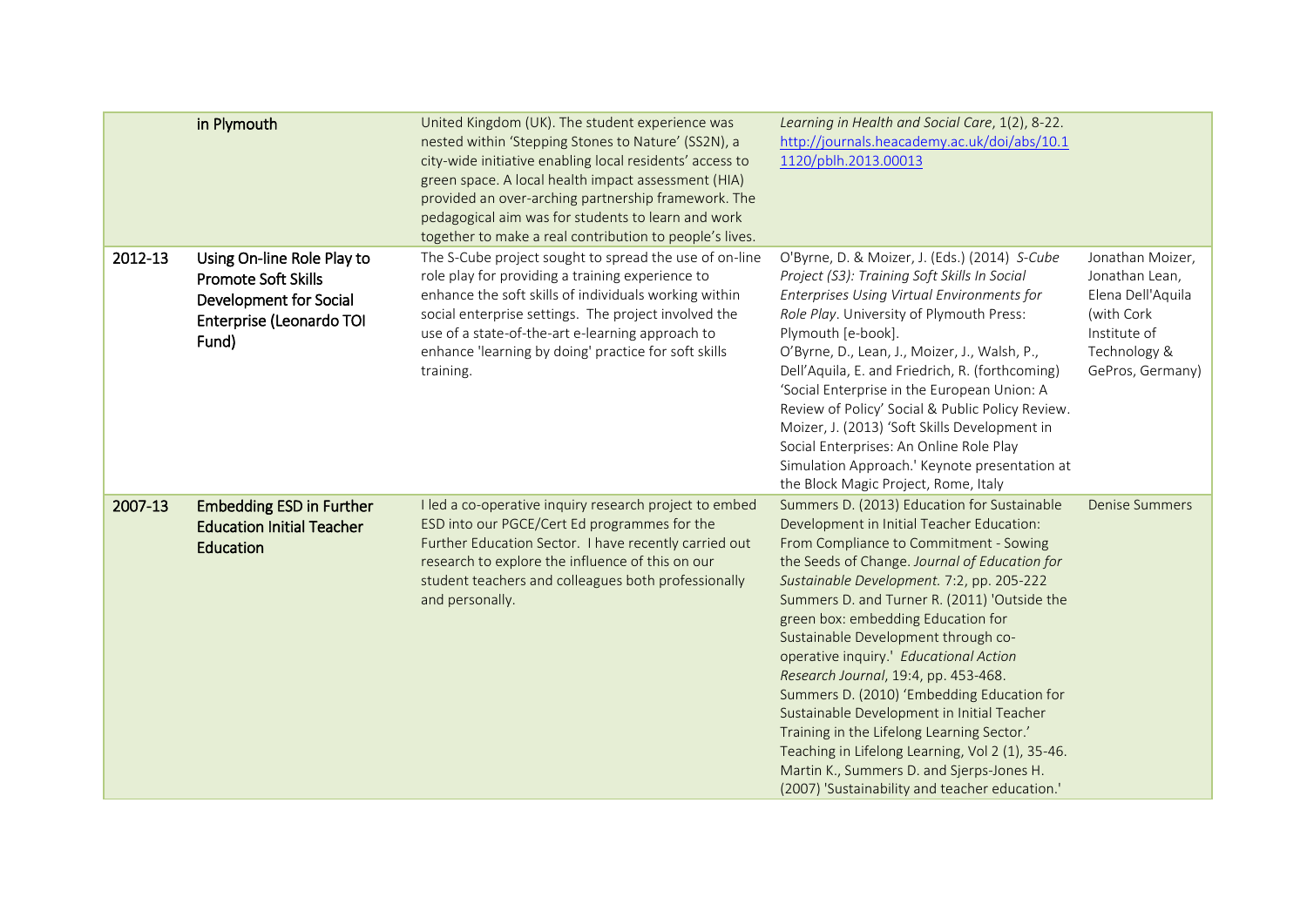|         |                                                                                                                                                                  |                                                                                                                                                                                                                                                                                                                                                                                                          | Journal of Further and Higher Education,<br>31(4), 351-362.                                                                                                                                                                                                     |                                                                                     |
|---------|------------------------------------------------------------------------------------------------------------------------------------------------------------------|----------------------------------------------------------------------------------------------------------------------------------------------------------------------------------------------------------------------------------------------------------------------------------------------------------------------------------------------------------------------------------------------------------|-----------------------------------------------------------------------------------------------------------------------------------------------------------------------------------------------------------------------------------------------------------------|-------------------------------------------------------------------------------------|
| 2012    | Cultures of sustainability in<br>secondary schools (PhD)                                                                                                         | Three case-study ethnographies of local secondary<br>schools' engagement with sustainability.                                                                                                                                                                                                                                                                                                            | O'Sullivan, C. (2013) 'Researching the<br>Sustainable School: the ethics of an<br>ethnographic study', in Lee, E, Blackmore, C &<br>Seal, E (eds). Research Journeys: revealing the<br>doctoral process. Newcastle upon Tyne:<br>Cambridge Scholars Publishing. | Ciaran O'Sullivan                                                                   |
| 2012    | <b>Supporting Entrepreneurship</b><br><b>Education in East Africa (DfID-</b><br>funded/managed by ISSR)                                                          | Bringing entrepreneurship education into the<br>curriculum as part of poverty alleviation programme<br>and supporting innovation in micro enterprises.                                                                                                                                                                                                                                                   | Kaijage, E. & Wheeler, D. (2013) Supporting<br>Entrepreneurship Education in East Africa:<br>Report for Presentation to Stakeholders.                                                                                                                           | David Wheeler,<br>Robert Newbury,<br>Lise Hunter (with<br>University of<br>Nairobi) |
| 2011-12 | Communicating carbon<br>through images:<br>opportunities and challenges<br>(CSF)                                                                                 | The aim of this research was to evaluate the potential<br>for carbon visualisation tools and materials in enabling<br>people to make sense of carbon. The research aimed<br>to explore the impact and effectiveness in Carbon<br>Visuals' images in raising knowledge and<br>understanding of carbon and carbon footprints, and<br>their impact on perceived potential for future<br>behavioural change. | Publications pending.                                                                                                                                                                                                                                           | Stephen Sterling,<br>Helen Lawson                                                   |
| 2011-12 | <b>Energy Literacy in Higher</b><br><b>Education (PedRIO-funded</b><br>research)                                                                                 | Large scale quantitative survey of HE students' energy<br>literacy                                                                                                                                                                                                                                                                                                                                       | Publications pending                                                                                                                                                                                                                                            | Debby Cotton,<br>Wendy Miller,<br>Jennie Winter,<br>Stephen Sterling,<br>lan Bailey |
| 2011-12 | <b>Environmental Activism and</b><br>its influence on sustainability<br>education: experience at two<br><b>British universities (PedRIO-</b><br>funded research) |                                                                                                                                                                                                                                                                                                                                                                                                          |                                                                                                                                                                                                                                                                 | Roger Cutting,<br>Alun Morgan,<br>Larch Maxey,<br>Robert Cook and<br>Sukart Honey   |
| 2010-11 | Values-led education for<br>sustainability: crossing<br>boundaries (PedRIO-funded<br>research)                                                                   |                                                                                                                                                                                                                                                                                                                                                                                                          |                                                                                                                                                                                                                                                                 | Paul Murray,<br>Simon Ashby,<br><b>Richard Dawe</b>                                 |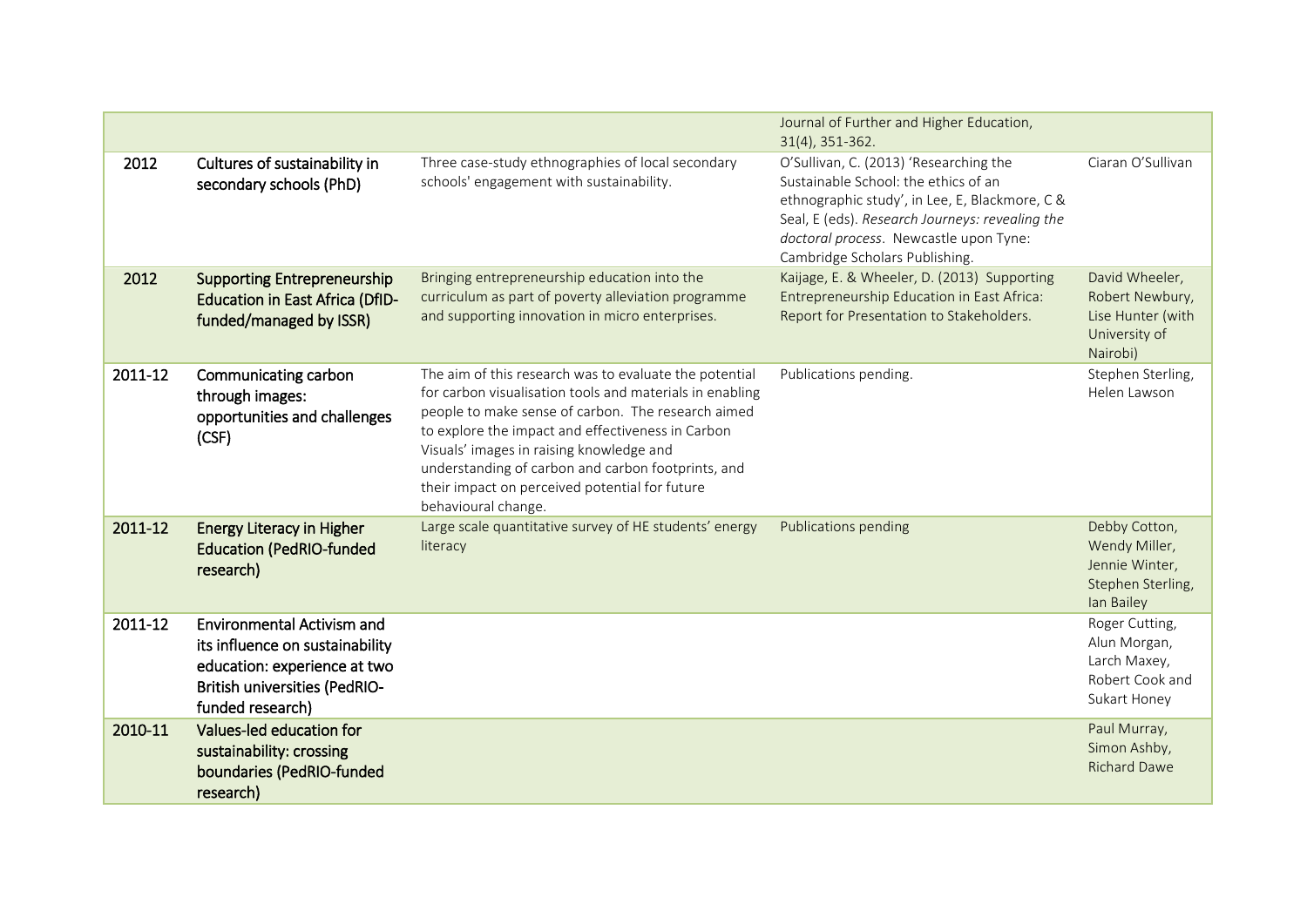| 2010-11 | Investigating innovative<br>pedagogies at Schumacher<br>College and their wider<br>potential in HE (PedRIO-<br>funded research)            | The study explored the nature and application of<br>transformative learning as a pedagogical approach to<br>advance change towards sustainability at Schumacher<br>College.                                                                                                                                                                                                                                                             | Blake, J., Sterling, S. & Goodson, I. (2013)<br>'Transformative Learning for a Sustainable<br>Future: An Exploration of Pedagogies for<br>Change at an Alternative College',<br>Sustainability, 5.<br>http://www.mdpi.com/2071-1050/5/12/5347                                                                                                                                                                                                                                                                                                                                                                                                                         | Joanna Blake,<br>Stephen Sterling,<br>Ivor Goodson<br>(University of<br>Brighton) |
|---------|--------------------------------------------------------------------------------------------------------------------------------------------|-----------------------------------------------------------------------------------------------------------------------------------------------------------------------------------------------------------------------------------------------------------------------------------------------------------------------------------------------------------------------------------------------------------------------------------------|-----------------------------------------------------------------------------------------------------------------------------------------------------------------------------------------------------------------------------------------------------------------------------------------------------------------------------------------------------------------------------------------------------------------------------------------------------------------------------------------------------------------------------------------------------------------------------------------------------------------------------------------------------------------------|-----------------------------------------------------------------------------------|
| 2010-11 | <b>Enhancing project-based</b><br>learning in sustainable<br>building by incorporating<br>learning technology (PedRIO-<br>funded research) | Development of a project sub-site on SharePoint that<br>makes use of a number of learning technologies<br>including wikis, discussion boards, intranet and<br>folders. This sub-site provides a platform for students<br>to communicate within their groups and with their<br>lecturers, and to engage with their allocated industry<br>mentors. Students can access good practice case<br>studies and categorised information sources. | Pan, W. & Garmston, H. (2012) 'Enhancing<br>project-based learning in sustainable building<br>by incorporating learning technology'. Paper<br>presented at 48th Annual International<br>Conference of the Associated Schools of<br>Construction. Birmingham School of the Built<br>Environment, UK, 11-14 April. Link to paper:<br>http://ascpro.ascweb.org/chair/paper/CEUE22<br>0002012.pdf<br>Pan, W., Murray, P., Cotton, D. and Garmston,<br>H. (2012) Integrating Research-informed<br>Teaching into Sustainable Construction<br>Education. Journal for Education in the Built<br>Environment, 7:1, pp. 94-117.<br>http://cebe.cf.ac.uk/jebe/pdf/WeiPan7(1).pdf | Wei Pan                                                                           |
| 2010-11 | Transformative learning for<br>sustainability in HE: Exploring<br>diverse student experiences<br>(PedRIO-funded research)                  | Explored student experience of transformation for<br>sustainability in two leading sustainability HEIs                                                                                                                                                                                                                                                                                                                                  | Winter, J., Cotton, D. & Grant, V.<br>(2012) 'Experiencing transformation: A<br>student Perspective' Sustainable Development<br>at Universities: New Horizons.<br>Frankfurt: Peter Lang, pp. 85 - 97<br>'Experiencing Transformation: A Student<br>Perspective' (2012) presented at UN<br>Conference on Sustainable Development, Rio<br>de Janeiro.<br>'Transformative learning in sustainability:<br>Student and staff perspectives' (2013), paper<br>presented at ICED (International Consortium<br>for Educational Development) conference,<br>Bangkok, Thailand.<br>Final Report (2012) An Institutional                                                          | Jennie Winter,<br>Debby Cotton, Viv<br>Grant                                      |